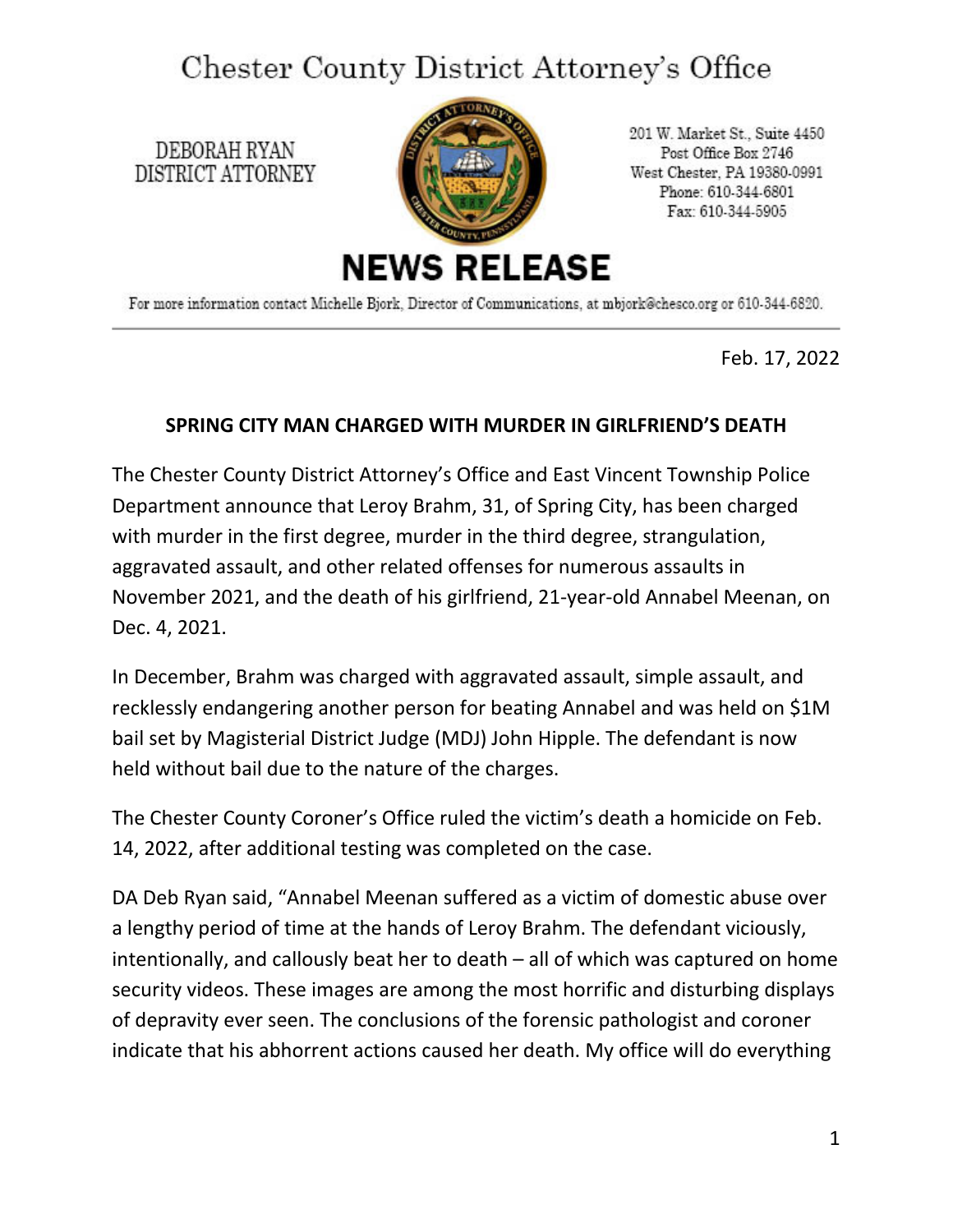in its power to hold this defendant accountable for every injury he inflicted on Annabel in order to bring justice to her family and loved ones."

East Vincent Twp Chief of Police Matt Williams said, "The death of Annabel Meenan is heartbreaking because we know the unimaginable horror she endured in the last few hours of her life. Law enforcement diligently and meticulously collected enough evidence against Leroy Brahm to charge him with her murder. Thank you to all the first responders who assisted on the scene that tragic morning."

The allegations in the complaint are the following<sup>[1](#page-1-0)</sup>:

East Vincent Twp Police were called to the 800-block of Buttonwood Ave. in Spring City on Dec. 4, 2021, for the report of a medical emergency. Upon arrival, they found the unresponsive victim lying on the living room floor with wounds and extensive bruising to her face, chest, arms, and legs. The defendant was at the scene when police and EMS arrived. Police started CPR with the assistance of Friendship Ambulance. The victim was transported to Phoenixville Hospital, where she was pronounced dead.

Doctors told investigators that the victim had extensive trauma to her head and face and had lacerations and bruising on the rest of her body, including her arms, legs, torso, and pelvic area.

Investigators discovered bloodstains on the kitchen walls, the oven's glass door shattered, a hole in the wall, and the victim's damaged cell phone on the floor. The defendant's hand, finger, and elbow had bruising and swelling.

Later that day, a search warrant was executed at the residence, where numerous home security videos were retrieved. The videos showed the defendant assaulting the victim on multiple dates before the victim's death, including:

• Nov. 6, 2021: The defendant is seen punching a bedroom door and furniture while yelling at the victim. Later, the victim walks down the hall and into the bedroom with no visible injuries or limps. Within an hour, the

<span id="page-1-0"></span> $<sup>1</sup>$  A defendant is presumed innocent until proven guilty beyond a reasonable doubt.</sup>